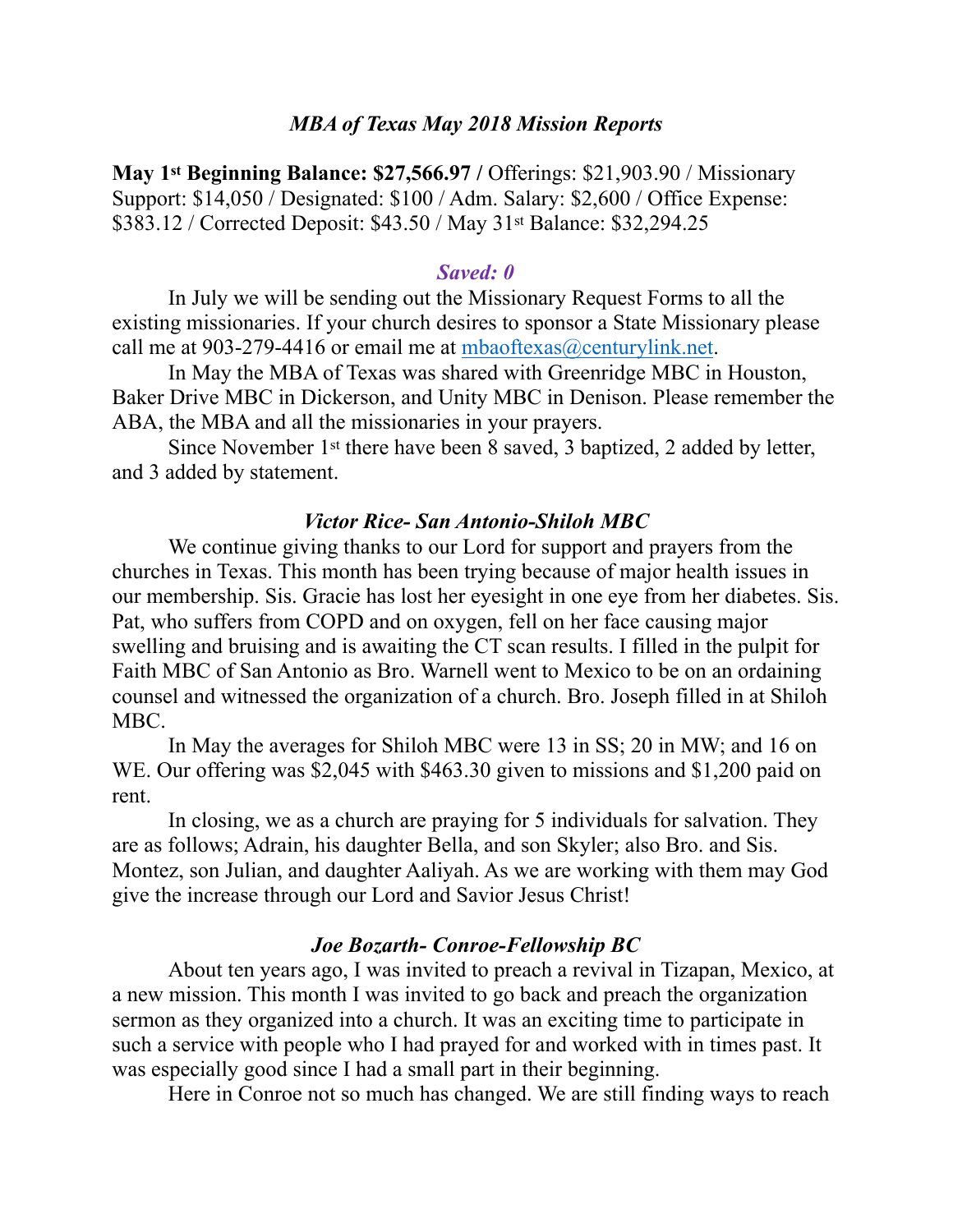out to people who live in a gated community. The city sponsors a music night once a month in one of the parks. We have always attended and set up a table with free ice water. These concerts begin in June, so we are making preparations now for this outreach. Hobby Lobby has small cups that are often used in VBS. They separate apart and you can insert a paper with the Mission name and address. In previous years we have had visitors from this outreach. This is every month on the first Thursday evening.

 The averages for Fellowship BC were: 12 in SS; 12 in MW; 7 in EW; and 10 on WE. Our offering was \$3,271 with \$353 given to missions and \$2,006.75 paid on the loan.

 There is a little over two acres available behind the mission property. We will need to raise about a hundred thousand dollars to be able to purchase the property. Any extra money you have for missions would be put to good use with the purchase of the land. Normally, land in this area goes for two hundred thousand an acre or more. We think we can get this for one-fifty.

Thank you for your prayers and support.

### *Don Trussell- Kerrville-Hill Country MBC*

 I witnessed to several people this month and I kept encountering a common "theme" that people wanted to talk about: "Grace verses Works." I seem to repeatedly run into people who insist that they have to do good things to get to heaven. Thank the Lord that I was able to convey the truth to them about the grace afforded us through Jesus Christ!

 My wife and I were blessed to have our twin nieces, Lauren and Skylar, come and stay with us while their dad was undergoing treatments for melanoma and lymphoma this month. Please keep Lewis Lee in your prayers while he is going through the battle of his life. He is saved and he tells me that no matter if he lives or dies, God will get the glory for it.

 The averages for Hill Country MBC were; 12 in SS; 12 in MW; 12 in EW; and 10 in outside bible studies. Our offering was \$983, with \$150 given to missions and \$300 paid on rent.

We ended the month with a Memorial fellowship and a Gospel & Patriotic concert by the Cook Family Singers. We had 7 visitors that evening. Please remember me as I continue to do our door-to-door "Bless" ministry. Thank you for all your prayers and your support.

# *Leland Acker- Early-Life Point MBC*

 Progress continues on the new building. We finished the ceiling and electrical work this month. Inspections on those components are pending. We are now awaiting the installation of our cabinets and plumbing fixtures. Once that is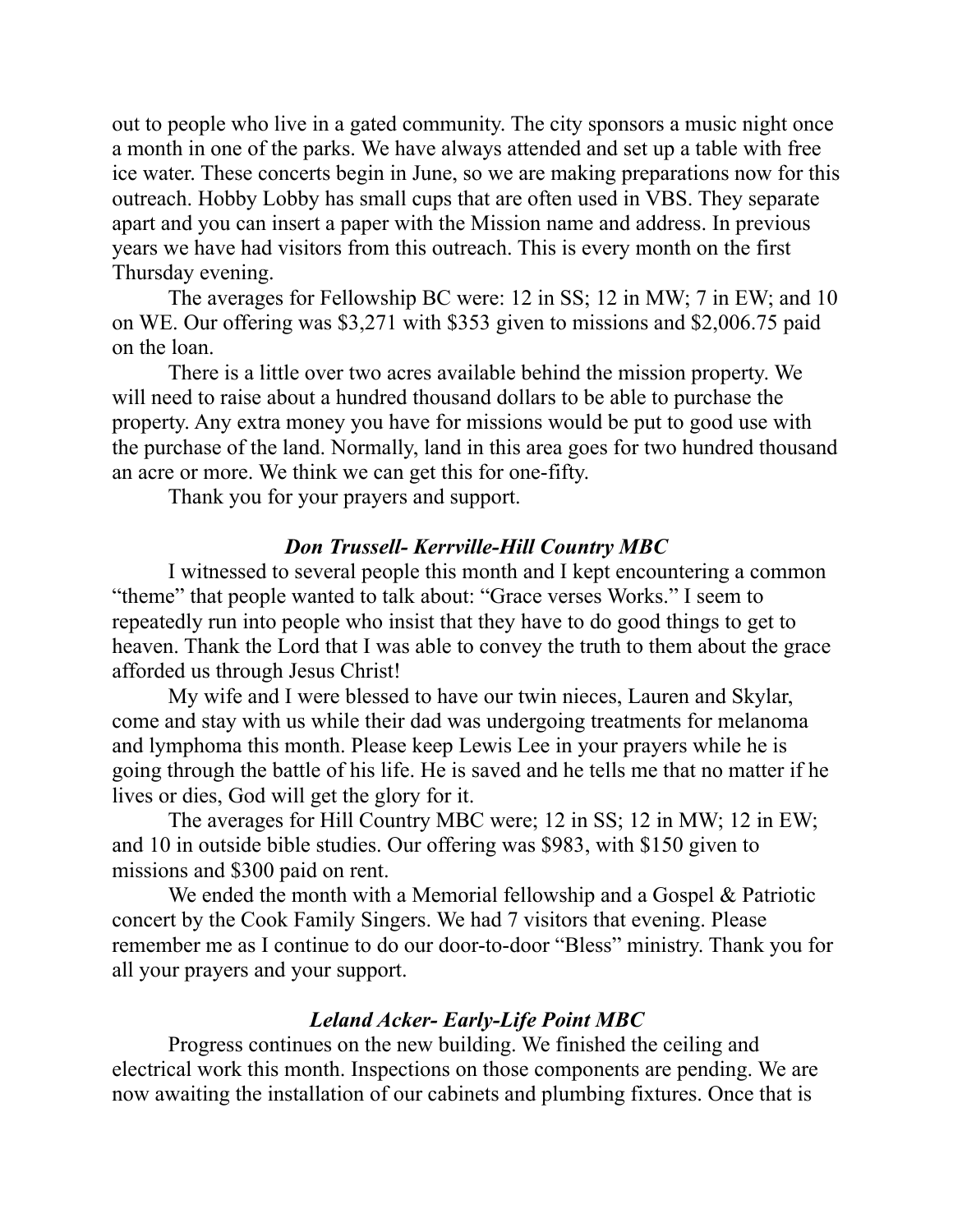accomplished, we'll be ready to move in.

 The averages for Life Point BC were; 19 in SS; 20 in MW; and 10 in outside Bible studies. Our offering was \$1,735.38 with \$300 given to missions and \$300 paid on rent.

 We had one come forward to join by baptism. We will arrange those services shortly. Thank you for your prayers and support.

# *Cory Page- Austin- Disciple Life BC*

 There is nothing like the month of May with school kids. The month was filled with field trips, end of year programs, preschool graduations and first grade awards. In addition to the fun things, Lois contracted pneumonia again. It seemed to be for an unrelated reason to her hospital stay last month. After the quick onset of her illness, God blessed with a quick recovery. Perhaps June will be pneumonia free.

 Disciple Life is doing great. We averaged our normal 15 for Sunday services. In addition, the one Disciple Life study continues on Thursday with a man from Ukraine. He is learning what it takes to be a part of a scriptural church and has expressed interest in reaching his friends for that purpose. Disciple Life continues to be involved in the neighborhood where we have our Sunday meeting. God continues to surprise with invitations to interact with neighbors in exciting ways. Pray that these will continue to be open to friendships and open conversations about the gospel.

 The summer schedule is already ramping up. All of our church families have trips planned, including us. Pray that we can maintain continuity through the summer. Thank you to the many churches and pastors that see the great need in Austin Metro. Your encouragement is invaluable.

# *Glenn McCarver-El Paso*

 *Homeless in El Paso:* One estimate has the homeless population in El Paso at over 1,400. Of that number, over 10 % are veterans (154). Most of us, pass by these people not giving a second thought about who they are, why they are there and where (as in heaven or hell) they are going.

 We see these people on a daily basis, but unfortunately never really see them. Sure, many of them are in this situation as a result of some choice or sin, but just as Jesus saw them in need, so must we.

 One such man is Francis. He is a homeless man that we recently stopped and gave something to drink. As we were where we could only have a quick conversation (we were stopped at a stop sign), we asked him if there was anything that we could pray about for him. He told us simply, his safety.

Obviously, his greatest need is salvation, but most don't care what we know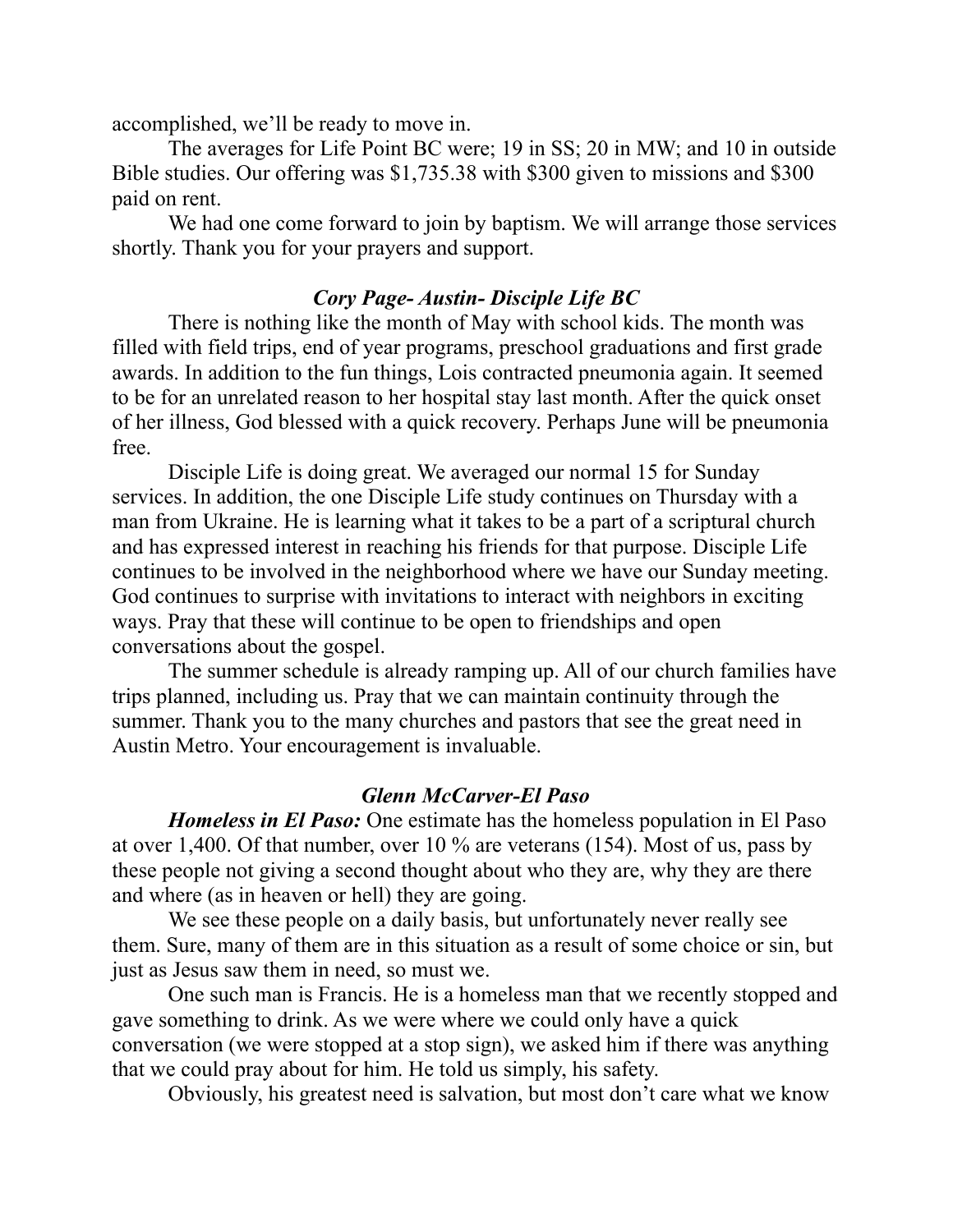about salvation until they know how much we care. There are needs all around us that we MUST minister to so that they will see the light of Christ.

*Manuel:* Last month, I asked you to pray for a man named Manuel. Shortly after I finished my report, I was able to speak with him about salvation. Manuel listened intently, and when I asked him if he would like to receive Jesus as his Savior, he said that he would. As I prayed for him, skepticism crept into my mind. Did he really understand? When Manuel prayed, all of the skepticism washed away. He prayed a prayer that brought tears to my eyes as he asked God to not only forgive him but provide him a home in heaven! God truly is a great God! (Manuel's salvation was counted last month.)

*Meeting Place:* On Memorial Day, we went seeking available places that we could use for a meeting place. We saw a few possibilities and including the ones that we had already identified, we have a few options. There is one in particular that we are interested in and would seem to be a perfect fit. Please pray as we seek God's will.

### *Steven Haney-MBSF- Lubbock*

 This month was a slow month for us in terms of MBSF student activity since several of our students have left town for the summer and the campus is pretty well closed off. We still have some students in town and will continue with our Sunday and Wednesday college classes as well as fellowship meals throughout the summer. We have had a church come on as a monthly supporter of the MBSF which was a huge encouragement and blessing and we are still looking for other churches willing to step up alongside of us in this endeavor. I am currently planning on stepping out of a full time secular job this summer to be able to have more time for the MBSF work. We covet your prayers and support as I take this step of faith and pray that God will send other monthly supporters this summer to help with this transition. We want to be able to use these summer months to get everything planned and set for the fall to have a strong kickoff to the new school year coming up. If you have any questions or concerns please feel free to contact me at [s\\_haneymbsf@outlook.com](mailto:s_haneymbsf@outlook.com) or call/text 903-722-1545. We are also more than willing to come and speak at any churches that desire to know more about the work. Thank you and God bless!

### *David Smith-Lifeline BC- Mansfield*

**May is gone!** The month was a bit low in attendance and part of that is probably due to Alice and me being absent for two weeks on vacation. **Stats:** The averages for Lifeline BC was 13 in MW and 5 in small groups. Our offering was \$1,659.75 with \$300 given to missions and \$650 paid on rent. **Vacation:** We had a great time in West Virginia for our granddaughter and